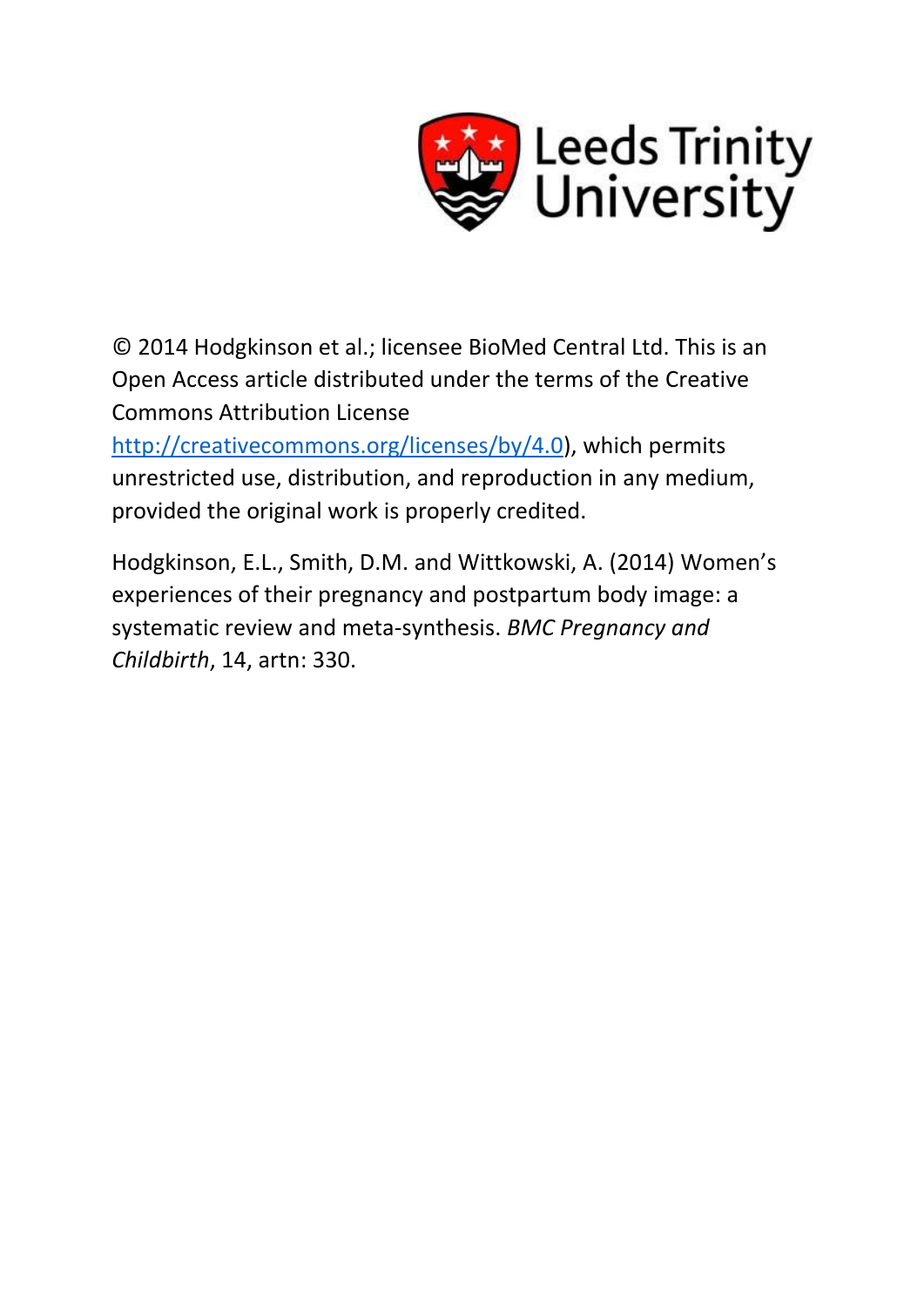## **RESEARCH ARTICLE Example 2014 CONSIDERING CONSIDERING CONSIDERING CONSIDERING CONSIDERING CONSIDERING CONSIDERING CONSIDERING CONSIDERING CONSIDERING CONSIDERING CONSIDERING CONSIDERING CONSIDERING CONSIDERING CONSIDE**



# Women's experiences of their pregnancy and postpartum body image: a systematic review and meta-synthesis

Emma L Hodgkinson<sup>1</sup>, Debbie M Smith<sup>2</sup> and Anja Wittkowski<sup>1,3\*</sup>

### Abstract

Background: Pregnancy-related physical changes can have a significant impact on a woman's body image. There is no synthesis of existing literature to describe the intricacies of women's experiences of their body, and relevant clinical implications.

Methods: Four electronic databases were searched in February 2014 using predefined search terms. English-language, qualitative studies published between January 1992 and December 2013 exploring pregnancy and postpartum body image were included. Following quality appraisal, 17 papers were synthesised using the interpretive thematic synthesis approach within a social constructionist framework.

Results: Three themes were highlighted: "Public Event: 'Fatness' vs. Pregnancy", "Control: Nature vs. Self", and "Role: Woman vs. Mother". Women perceived the pregnant body to be out of their control and as transgressing the socially constructed ideal, against which they tried to protect their body image satisfaction. Women perceived the physical manifestation of the mothering role as incongruent to their other roles as a wife or partner, or working woman. Body dissatisfaction dominated the postpartum period.

**Conclusions:** Women's perception of their pregnancy body image is varied and depends on the strategies they use to protect against social constructions of female beauty. Women have unrealistic expectations for their postpartum body, highlighting this as an area where women need better support. Attending to women's narratives about their pregnant body may identify at-risk women and provide an opportunity for health professionals to provide support to either address or accept body image dissatisfaction. Clinical communication training may enable health professionals to explore body image concerns with women and guide them in identifying ways of accepting or reducing any dissatisfaction.

Keywords: Body image, Thematic synthesis, Meta-synthesis, Mothers, Postpartum, Pregnancy

#### **Background**

A woman's body image is a psychological representation of her body comprising her attitudes and self-perceptions of her appearance [[1](#page-10-0)], developing from biological, psychological and social influences [[1-3](#page-10-0)]. It can be significantly affected by the rapid and extensive physical changes during pregnancy and postpartum [\[4,5\]](#page-10-0), signifying a transition to motherhood parallel to the psychological assimilation of this role. Pregnancy is a complicated period for women

\* Correspondence: [anja.wittkowski@manchester.ac.uk](mailto:anja.wittkowski@manchester.ac.uk) <sup>1</sup>

in that it is often the first time weight gain is expected and accepted. A social constructionist approach to body image explains the ideal body as a socially constructed phenomenon when physical characteristics are imbued with moral judgements [\[6](#page-10-0)]. A discrepancy between women's body image and this constructed ideal can cause body dissatisfaction [\[7](#page-10-0)], possibly leading to significant psychological distress [\[8](#page-10-0)].

There is a lack of research exploring the specific impact of pregnancy on body image. Some traditionally used body image assessments have been shown to be inaccurate during pregnancy [[9\]](#page-10-0), making body image in pregnancy more difficult to assess, both clinically and in



© 2014 Hodgkinson et al.; licensee BioMed Central Ltd. This is an Open Access article distributed under the terms of the Creative Commons Attribution License (<http://creativecommons.org/licenses/by/4.0>), which permits unrestricted use, distribution, and reproduction in any medium, provided the original work is properly credited. The Creative Commons Public Domain Dedication waiver [\(http://creativecommons.org/publicdomain/zero/1.0/\)](http://creativecommons.org/publicdomain/zero/1.0/) applies to the data made available in this article, unless otherwise stated.

<sup>&</sup>lt;sup>1</sup>School of Psychological Sciences, Second Floor Zochonis Building, Brunswick Street, Manchester M13 9PL, UK

<sup>&</sup>lt;sup>3</sup>Manchester Mental Health and Social Care NHS Trust, Manchester, UK Full list of author information is available at the end of the article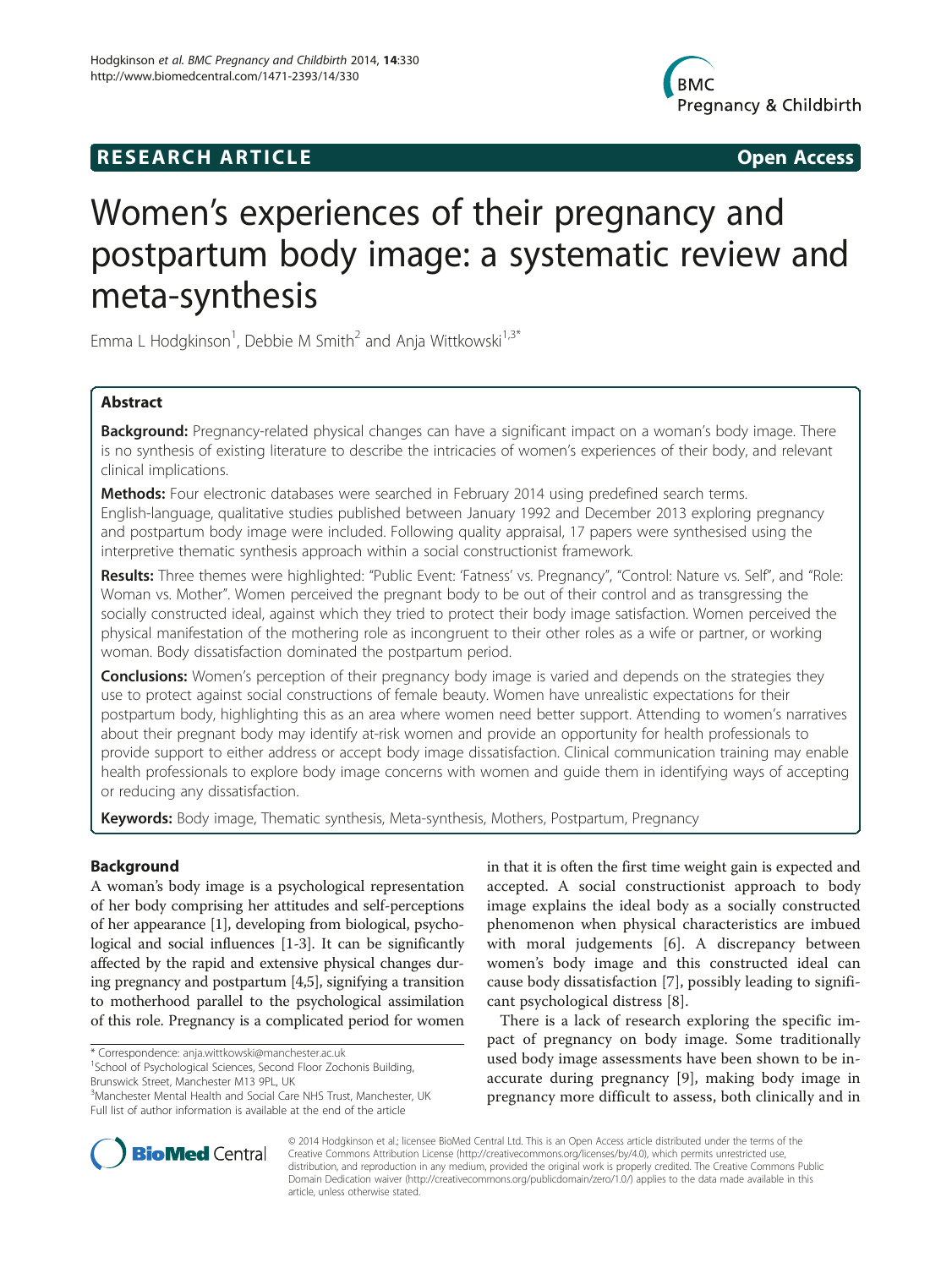research. Modified measures, however, have been used successfully, and existing studies have identified that women's body satisfaction is higher during pregnancy [[10\]](#page-10-0). A review of the literature indicates that body dissatisfaction in pregnancy is associated with a number of factors including low mood, importance of body image, perceived socio-cultural pressure, intention to breast feed and eating restraint [[11\]](#page-10-0). Although this research allows the objective analysis and quantification of body image in both a cross-sectional and longitudinal approach, it does not capture the idiosyncrasies of women's experiences that a qualitative approach does. To date, no reviews have been published exploring the psychological impact of pregnancy on body image as identified in the qualitative literature, and no attempt has been made to collate the existing literature into a usable basis for clinically relevant guidance. The aim of this metasynthesis was to review and explore studies of women's perceptions of their body image during pregnancy and postpartum, and to highlight the clinical implications for health professionals working in obstetrics. Primary research question: What are women's experiences of body image in pregnancy and the postpartum phase? Secondary research question: What are the clinical implications of women's perceptions of their pregnant body and how can obstetric services and other relevant health settings support women?

#### Methods

#### Search strategy and selection criteria

Studies were limited to those published in English between January 1992 and December 2013 to include recent changes in recommendations for weight management in pregnancy. Included studies were qualitative (pure or mixed methods), utilising a sample of women over 16 years of age without a specified psychopathology. For the purposes of this metasynthesis, the postpartum phase will be considered as up to two years following childbirth as defined by the National Institute for Health and Care Excellence [NICE] guidelines [\[12\]](#page-10-0) for weight management.

Online databases PsycINFO, MEDLINE, Web of Knowledge, and Embase were systematically searched by author EH. Keywords were truncated, and multiple synonyms of search terms were used as appropriate. Reference lists of identified papers were hand-searched, and reference and citation functions were used where available. Broad search terms were selected to capture a wide range of papers and followed the PICO search tool (namely Population and Outcome): [pregnan\* OR postnatal OR postpartum OR prenatal OR antenatal OR \*gravida\* OR \*parous] AND [appearance OR body image OR body dissatisfaction]. The search was conducted in February 2014 according to the flow diagram in Figure [1.](#page-3-0) Fifteen studies were yielded by the search of the databases described above, with a

further five papers identified from hand-searching the reference lists of the included papers. The researchers adhered to PRISMA guidelines for systematic reviews and metasyntheses. Ethical approval was not required for this systematic review.

#### Quality appraisal

Two of the authors (EH and DS) independently screened the 20 studies, using Walsh and Downe's quality appraisal tool [\[13\]](#page-10-0) and the Critical Appraisal Skills Programme (CASP) checklist [[14](#page-10-0)] to assess different aspects of methodological and interpretive rigour (e.g., for appropriate research design, clear statement of aims, rigorous analysis, ethical considerations, adequate recruitment and data collection, and evidence of reflexivity). Papers were graded on a range of items as follows:  $A = no$  significant flaws,  $B =$  minor flaws not affecting credibility or validity,  $C =$ some flaws likely to affect credibility or validity, and  $D =$ significant flaws affecting credibility or validity. There was disagreement of one grade difference between the two reviewers' ratings for nine papers, which were discussed to yield a single rating, finalised by all authors (see Table [1](#page-4-0)). After a review by the three authors to ensure scientific value was not lost [[15](#page-10-0)], it was decided to exclude three papers assigned a final rating of 'D' [[16](#page-10-0)-[18](#page-10-0)]. Details of the final 17 studies are summarised in Table [1.](#page-4-0)

#### Synthesis

An interpretive thematic synthesis approach was used to synthesise the original content of the studies and generate a higher level of understanding through interpretive themes [[19\]](#page-10-0). The thematic synthesis was conducted in three stages [[19](#page-10-0)]. Two authors independently coded the studies to capture the themes within the original studies relating to women's experiences of their physical body during pregnancy and postpartum. The initial set of themes was discussed and explored in terms of frequency of endorsement, and similarities and differences, and grouped into a hierarchical structure (Figure [2\)](#page-6-0). A secondary level of descriptive themes comprising themes with similarities in content and meaning was generated, reviewed and discussed within the research team. A tertiary level of interpretive themes was developed through further discussions. As retaining the context of the original data is essential when extracting the true meaning from the studies [[20](#page-10-0)], validity of the themes was ensured by re-reading the studies and drawing comparisons.

The authors were mindful of their own experiences and views of pregnancy and body image throughout the process of the synthesis [\[21\]](#page-11-0). All authors were female and of childbearing age, two of whom had no experience of pregnancy and motherhood. Two authors had expertise in clinical psychology, with the third having a health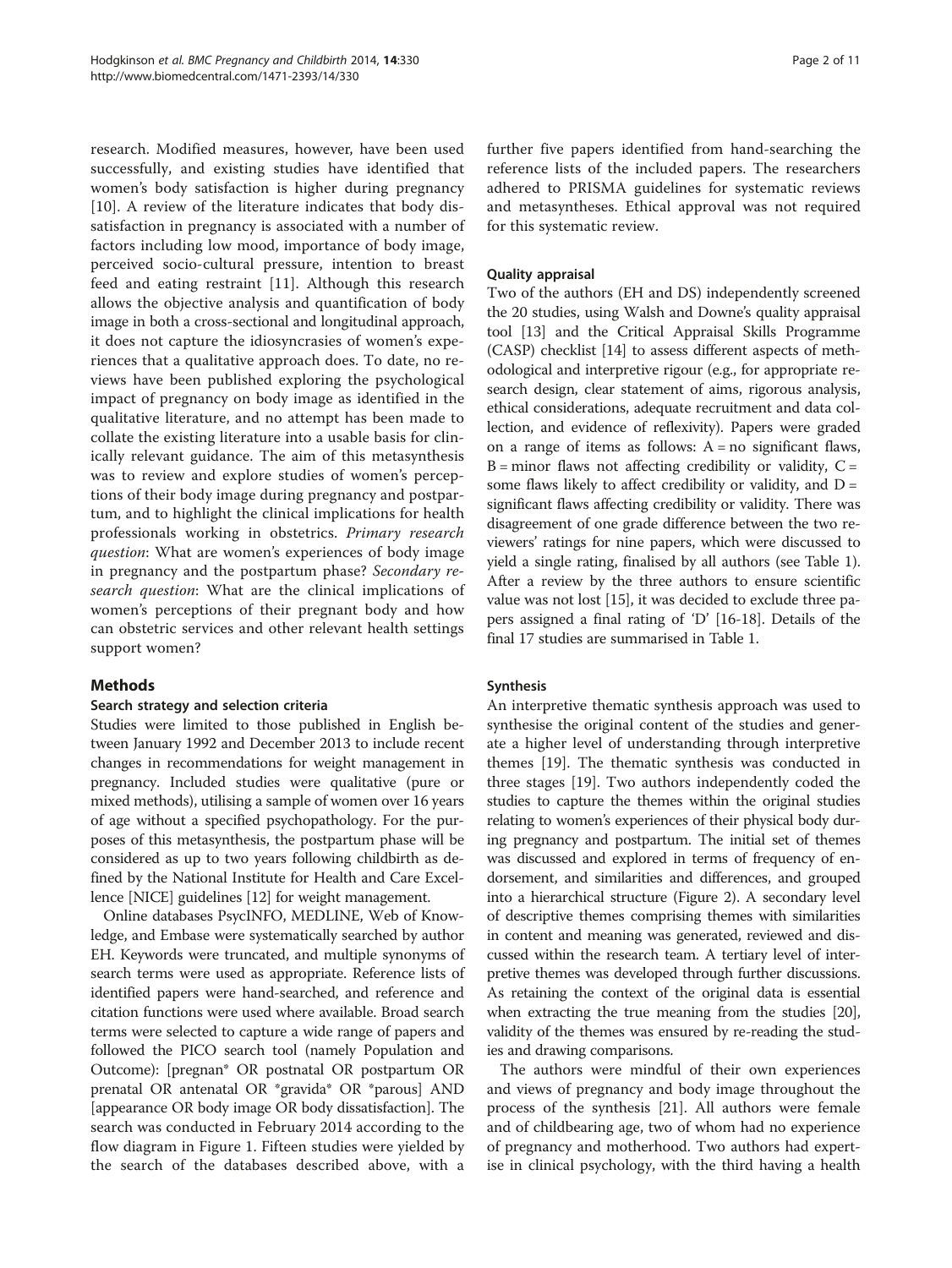<span id="page-3-0"></span>

psychology background; thus, both physical and mental health angles were explored.

#### Results

#### Included studies

Characteristics for the 17 papers [[22-38\]](#page-11-0) can be seen in Table [1,](#page-4-0) based on a total of 487 women aged between 16 and 45 years old. Two of the papers resulted from one recruited sample [\[33,38](#page-11-0)], with the remaining 15 papers resulting from 15 separate samples. Although two papers included data from heterosexual married couples [\[23,37](#page-11-0)], themes pertaining to the women only were reported because interviews were conducted with husband and wife separately. All other interviews were conducted with women only. All studies included in this review were conducted in developed countries (UK  $n = 7$ , Australia =3, USA  $n = 4$ , Taiwan  $n = 1$ , Finland  $n = 1$ , Canada  $n = 1$ ), meaning the women sampled in these studies were likely to have experienced their pregnancies within a context of pregnancy-related healthcare involving assessments of psychological and physical wellbeing, one of which may have been weight management, within mixed private and free healthcare systems. Within the quality appraisal, only one study [[36](#page-11-0)] was assigned a 'C' rating, indicating it may be necessary to interpret these results with greater caution.

#### Findings

Following the metasynthesis process outlined above, women's experience of their physical body could be

defined in three ways: "Public Event: 'Fatness' vs. Pregnancy", "Control: Nature vs. Self", and "Role: Woman vs. Mother". Supporting quotes are presented in Table [2](#page-7-0).

#### Public event: 'fatness' vs. pregnancy

This theme, comprising two subthemes, conceptualised the way women's perceptions of their bodily changes were influenced by their perceptions of socially constructed ideals, and the active involvement of the public in women's pregnancies.

#### Socially-based aesthetic constructions of the pregnant body

The selected studies described women as perceiving socially constructed ideals to be of thinness, shapely breasts and unmarked skin [\[22,25\]](#page-11-0), and of controlling weight through diet and exercise [[29](#page-11-0)]. Women acknowledged changes in their body as an inevitable part of pregnancy [[29\]](#page-11-0), but clearly differentiated between the social unacceptability of being fat versus the social acceptability of being pregnant [[34\]](#page-11-0), with the pregnant body transgressing these socially constructed ideals. The studies described women's pregnant body image as protected from this transgression, because the women legitimised it through perceiving themselves as excused from adhering to the ideals or by reflecting on the functional and mothering identities of their body [\[34](#page-11-0)]. Those who had been overweight before their pregnancy were protected by these strategies, with women viewing their pregnancy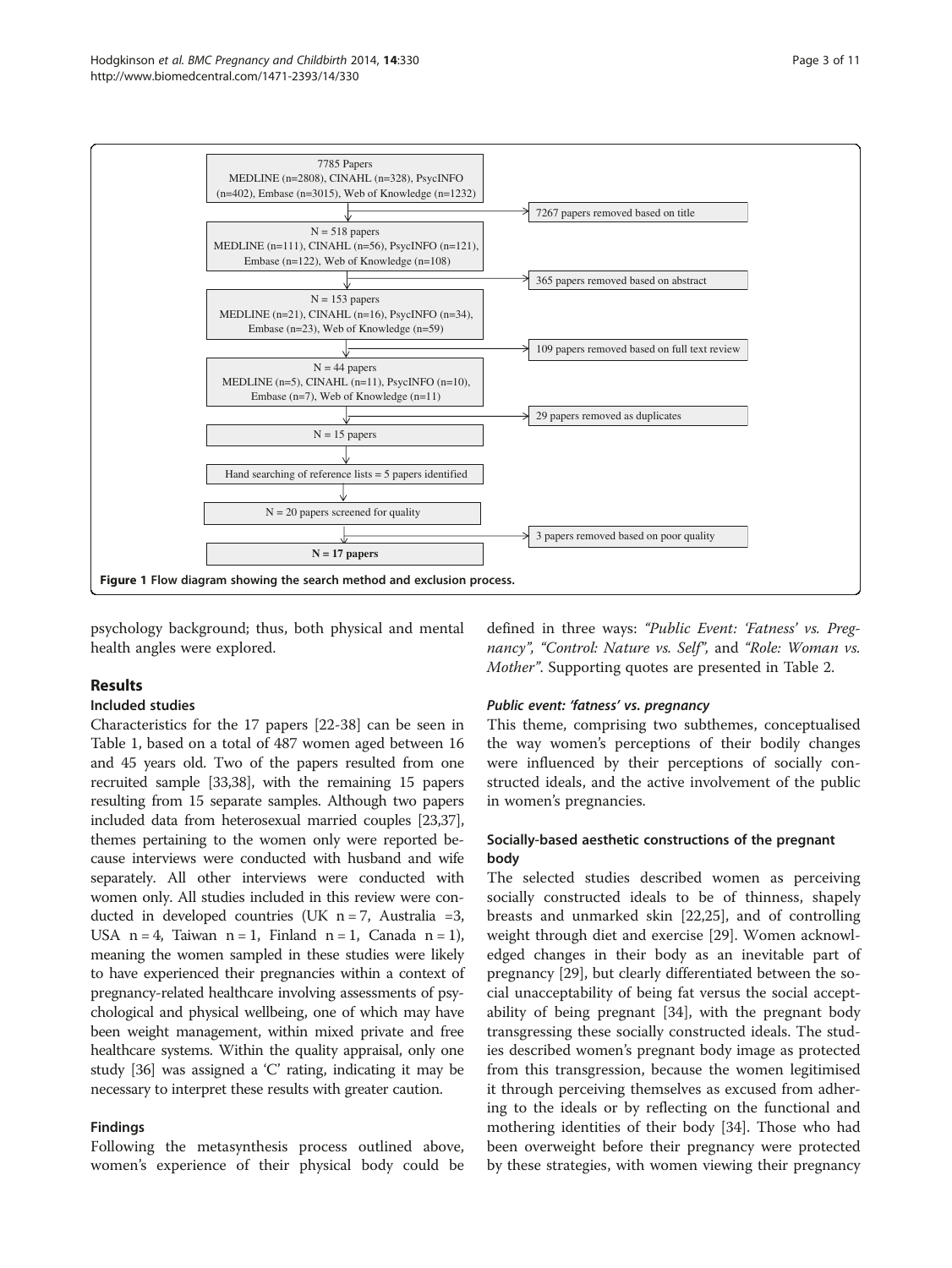| Author(s)                                | <b>Focus</b>                                                                                          | Sampling;<br>Context                                         | Sample<br>size      | <b>Ethnicity; SES</b>                                                                                                  | Age       | <b>Marital status</b>                          | <b>Parity</b>                                                                   | Data collection;<br>Data analysis                                                                                               | <b>Theoretical</b><br>framework                       | Quality<br>rating |
|------------------------------------------|-------------------------------------------------------------------------------------------------------|--------------------------------------------------------------|---------------------|------------------------------------------------------------------------------------------------------------------------|-----------|------------------------------------------------|---------------------------------------------------------------------------------|---------------------------------------------------------------------------------------------------------------------------------|-------------------------------------------------------|-------------------|
| Nash (2012)<br>Australia [22]            | Examine early<br>pregnancy<br>embodiment and BI                                                       | Self-selection in<br>response to<br>advert; City             | $N = 38$            | White; Middle<br>class                                                                                                 | $21 - 40$ | <b>NS</b>                                      | <b>NS</b>                                                                       | SSI at 10 week<br>intervals from 10/<br>20 weeks gestation to<br>post birth; Situational<br>analysis                            | Feminism                                              | B                 |
| Harper & Rail<br>(2011) Canada<br>$[35]$ | Young women's<br>discursive<br>construction of the<br>pregnant body in<br>the context of<br>obesity   | Snowball<br>sampling, prenatal<br>classes; City              | $N = 15$            | NS; NS                                                                                                                 | 18-28     | <b>NS</b>                                      | $n = 13$ primi- &<br>$n = 2$ multiparas                                         | SSI during pregnancy;<br>Thematic and<br>discourse analysis                                                                     | Feminist post-<br>structuralism                       | B                 |
| Ogle et al.<br>(2011) US [37]            | The meaning and<br>implications of the<br>pp body for married<br>couples                              | Snowball<br>sampling; Two<br>towns, clinic and<br>community  | $N = 14$<br>couples | 24 Caucasian, 1<br>Asian, 2 Hispanic;<br>Middle class                                                                  | $22 - 39$ | Married                                        | $N = 14$ primiparas                                                             | Separate SSI 28 -<br>36 weeks gestation,<br>and 2-6 weeks pp;<br>Hermaneutic<br>approach                                        | Interactionist/<br>dramaturgical                      | B                 |
| Carter (2010)<br>US [24]                 | Concept of control<br>body/self in<br>pregnancy and<br>childbirth                                     | Theoretical and<br>snowball<br>sampling; Birth<br>centres    | $N = 18$            | 3 Hispanic, 1<br>African American,<br>10 White; $n = 13$<br>upper/middle,<br>$n = 5$ lower<br>middle/ working<br>class | <b>NS</b> | <b>NS</b>                                      | $n = 15$ primi-<br>$(n = 1$ with<br>adopted child)<br>and $n = 3$<br>multiparas | SSI at 6-18 months<br>pp; Narrative analysis                                                                                    | Social<br>constructionism                             | B                 |
| Clark et al.<br>(2009)<br>Australia [25] | Women's<br>experience of the<br>body in pregnancy<br>and pp                                           | Social network<br>snowball<br>sampling; Two<br>cities        | $N = 20$            | $n = 19$ Australian,<br>$n = 1$ British; NS                                                                            |           | $21-42$ n = 16 married,<br>$n = 4$ cohabiting; | $n = 18$ primi- &<br>$n = 2$ multiparas;<br>$n = 10$ pregnant,<br>$n = 10$ pp   | $SSI - qp1 = 30-38$<br>weeks gestation;<br>$qp2 = 5-12$ weeks;<br>Phenomenology,<br>thematic content<br>analysis                | Phenomenology                                         | Α                 |
| Chang et al.<br>(2006) Taiwan<br>$[26]$  | Body image of<br>Taiwanese women<br>in the third<br>trimester                                         | Purposeful<br>sampling; Prenatal<br>examinations             | $N = 18$            | Taiwanese; NS                                                                                                          | 21-45     | $n = 17$ married,<br>$n = 1$ engaged           | $n = 15$ primiparas<br>& $n = 3$ multiparas                                     | SSI in 3rd trimester;<br>Phenomenology                                                                                          | Phenomenology                                         | A                 |
| Johnson et al.<br>(2004) UK [27]         | The meaning of<br>body change for<br>first time mothers<br>to be                                      | Convenience<br>sampling; Email to<br>colleagues              | $N = 6$             | 1 British Asian, 5<br>White; All working<br>for a university                                                           | $26 - 34$ | Married                                        | $N = 6$ primiparas                                                              | SSI at 33-39 weeks<br>gestation;<br>Phenomenology &<br>Foucaldian discourse<br>analysis                                         | Phenomenology & B<br>Foucaldian<br>discourse analysis |                   |
| Seibold (2004)<br>Australia [28]         | The experiences of<br>young pregnant<br>women, maternal<br>embodiment and<br>identity<br>construction | Convenience<br>sample; prenatal<br>classes, city<br>hospital | $N = 5$             | NS; NS                                                                                                                 | $17 - 23$ | $n = 4$ single, $n = 1$<br>unmarried partner   | Parity not stated;<br>$n = 5$ pregnancies<br>unplanned                          | SSI at 24-26 weeks<br>gestation, 6-8 weeks<br>and 6 months pp<br>(telephone); diaries in<br>3rd trimester;<br>Organising themes | Feminism                                              | B                 |

#### <span id="page-4-0"></span>Table 1 Characteristics of the studies included in the metasynthesis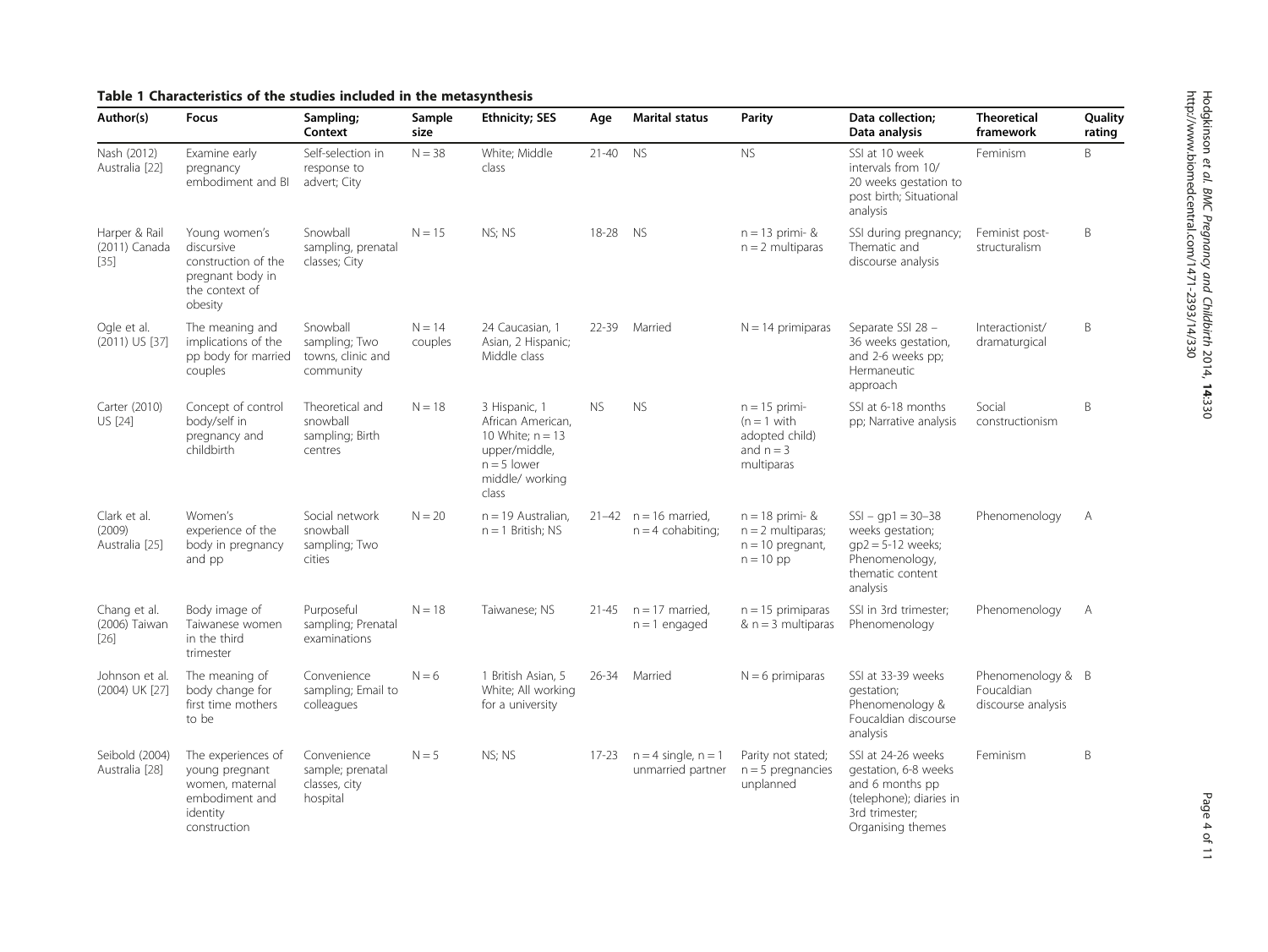| Earle (2003)<br>UK [29]                      | Physical appearance<br>concerns during<br>pregnancy                            | NS; 12 antenatal<br>clinics                             | $N = 19$                                                  | $n = 1$ Asian, $n = 18$<br>White; Range                                                                                                              | 16-30     | . NS                                                                      | $N = 19$ primiparas                                            | Unstructured<br>interviews at 6-14,<br>34-39 weeks<br>gestation; Grounded<br>theory                                 | <b>NS</b>          | B |
|----------------------------------------------|--------------------------------------------------------------------------------|---------------------------------------------------------|-----------------------------------------------------------|------------------------------------------------------------------------------------------------------------------------------------------------------|-----------|---------------------------------------------------------------------------|----------------------------------------------------------------|---------------------------------------------------------------------------------------------------------------------|--------------------|---|
| Upton & Han<br>(2003) US [23]                | The perceived<br>boundary between<br>self and body after<br>pregnancy          | Snowball<br>sampling; Urban<br>community                | $N = 60$<br>couples                                       | NS: Middle class                                                                                                                                     | $26 - 34$ | Married                                                                   | <b>NS</b>                                                      | $n = 52$ Ethnographic<br>interview, $n = 8$<br>interview &<br>observation;<br>Ethnography                           | Phenomenology      | B |
| Bailey (2001)<br>UK [38]                     | Gender in<br>pregnancy and<br>postpartum                                       | Snowball<br>sampling;<br>Antenatal classes              | $N = 30$                                                  | White; Middle<br>class                                                                                                                               | $25 - 38$ | . NS                                                                      | $N = 30$ primiparas                                            | SSI at 3rd trimester<br>and 3-6 months pp;<br>Content analysis                                                      | Feminism           | B |
| Bondas &<br>Eriksson (2001)<br>Finland [30]  | The lived<br>experiences of<br>pregnancy                                       | Purposeful<br>sampling; NS                              | $N = 40$                                                  | NS; NS                                                                                                                                               | <b>NS</b> | <b>NS</b>                                                                 | $N = 40$ primi- &<br>multiparas                                | SSI at 36th week<br>gestation, 3 weeks,<br>3 months and<br>2 years pp;<br>Phenomenology                             | Phenomenology      | A |
| Schmied &<br>Lupton (2001)<br><b>UK [31]</b> | How body image<br>gives meaning to<br>the embodiment of<br>pregnancy           | Convenience<br>sampling; city<br>hospital               | $N = 25$<br>couples                                       | 1 Brazilian, 1<br>German, 23 British;<br>$n = 15$ white collar<br>occupations,<br>$n = 12$ educated<br>to degree level                               | $23 - 35$ | Cohabiting                                                                | $N = 25$ primiparas;<br>$n = 8$ unplanned,<br>$n = 17$ planned | SSI in pregnancy, 2-10<br>days, 4-8 weeks, 12-14<br>weeks, and 5-6 months<br>pp; Identifying themes<br>and patterns | Post-structuralism | B |
| Devine et al.<br>$(2000)$ US $[32]$          | How women<br>experience weight<br>change in<br>pregnancy and pp                | Flyers in nutrition<br>clinics; City                    | $N = 36$                                                  | $n = 1$ Asian, $n = 35$<br>American; $n = 24$<br>employed, $n = 8$<br>university $& n = 2$<br>high school<br>students                                | 18-40     | $n = 33$ married,<br>$n = 3$ NS                                           | $n = 27$ primiparas<br>& $n = 9$ multiparas                    | SSI mid-pregnancy,<br>6 weeks, 6 (telephone)<br>& 12 months pp;<br>Constant comparative<br>method                   | Interpretivist     | Α |
| Bailey (1999)<br>UK [33]                     | Identity in the<br>transition to<br>motherhood                                 | Snowball<br>sampling;<br>Antenatal classes              | $N = 30$                                                  | White; Middle<br>class                                                                                                                               | $25 - 38$ | $n = 29$ cohabiting,<br>$n = 1$ single                                    | $N = 30$ primiparas;<br>$n = 6$ unplanned,<br>$n = 24$ planned | SSI at 3rd trimester;<br>Discourse analysis                                                                         | <b>NS</b>          | B |
| Fox &<br>Yamaguchi<br>(1997) UK [34]         | BI changes<br>experienced by<br>normal and<br>overweight women<br>in pregnancy | Convenience<br>sampling; Four<br>hospitals              | $N = 76$<br>$(42 - BM)$<br>$20 - 24$ , 34 -<br>BMI 25-39) | 57 White, 16 Black,<br>3 Indian Asian;<br>$n = 23$<br>professional,<br>$n = 23$ skilled,<br>$n = 12$ partially/<br>unskilled, $n = 18$<br>unemployed | 18-27     | <b>NS</b>                                                                 | $N = 76$ primiparas                                            | Mixed methods<br>questionnaires<br>completed at least<br>30 weeks gestation;<br>Identification of<br>themes         | <b>NS</b>          | B |
| Wiles (1994)<br>UK [36]                      | The impact of<br>pregnancy on<br>women's feelings<br>about weight              | Identification by<br>midwives, postal;<br>Two hospitals | $N = 37$<br>weighing<br>$>90$ kg by<br>30th week          | White; NS                                                                                                                                            | $21 - 30$ | $n = 30$ cohabiting,<br>$n = 6$ living with<br>parents, $n = 1$<br>single | NS.                                                            | SSI and free text<br>questionnaire at<br>30-40 weeks<br>gestation; NS                                               | Feminism           | C |

#### Table 1 Characteristics of the studies included in the metasynthesis (Continued)

(primaparous = in their first pregnancy, or if postpartum, have one baby; multiparous = not first pregnancy or have more than one baby; SSI – semi-structured interviews; pp - postpartum; SES – socioeconomic status; NS – not stated). Studies listed in chronological order - numbering of paper in column one corresponds to number in reference list.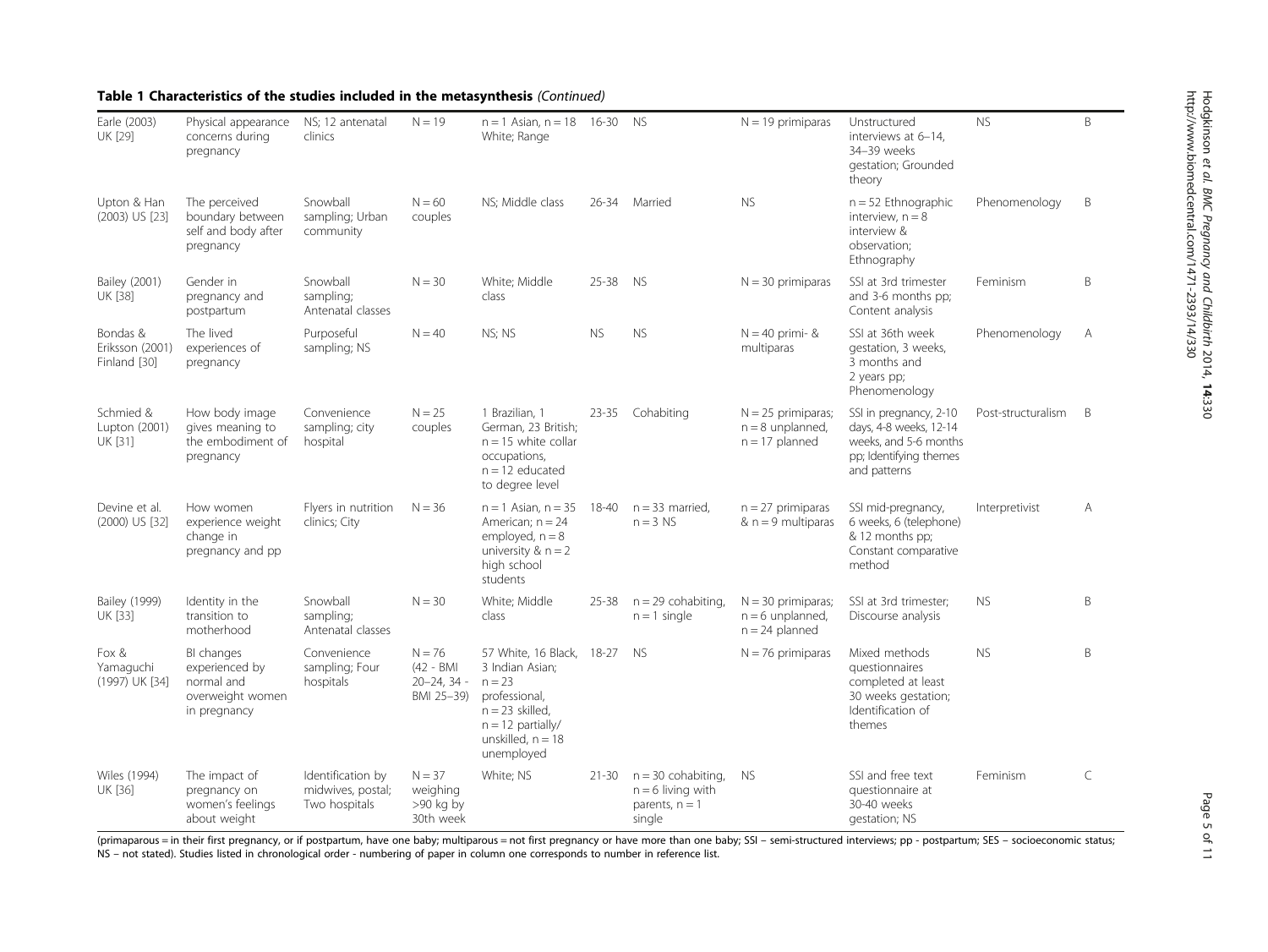<span id="page-6-0"></span>

as excusing them from unpleasant comments or feeling uncomfortable in activities exposing their body, for example, swimming [[37\]](#page-11-0). Pregnancy-related weight was described as weight attributable to their developing fetus, whereas 'fatness' was viewed as all other weight gained (e.g., arms or faces [\[29](#page-11-0)]). The latter was perceived as gaining unnecessary weight, which was explained by the studies as harder for women to legitimise, resulting in body dissatisfaction [[25\]](#page-11-0).

Difficulties were reported in negotiating the first trimester of pregnancy when the waist thickens but the pregnancy is not yet visible [\[22\]](#page-11-0). Women perceived their expanding stomach as the ultimate confirmation of their pregnancy and during this "in-between phase" [\[22](#page-11-0)], feeling that no one would recognise their excuse for having a larger body. This perception was mirrored in the postpartum period, when women's constructions of their postpartum body indicated that once the baby was born, they no longer perceived any excuse not to adhere to their perceived socially constructed body ideal [\[23\]](#page-11-0).

Despite the women feeling they had an excuse during pregnancy, and the distinction between fatness and pregnancy, studies demonstrated women as having a continued awareness of the socially constructed ideal. An increased breast size moved women towards the socially constructed ideal, increasing body image satisfaction [[26](#page-11-0)], whereas changes such as acne or stretch marks moved them away from this ideal [\[26,30](#page-11-0)]. Three studies acknowledged a representation of a new construction of women's bodies that did not necessarily conform to the perceived social ideal but was still beautiful through its curves and rounded shape [\[29,34,35\]](#page-11-0). There were only two instances where explicit dislike of the expanding stomach was expressed, acknowledging this may not be a socially acceptable comment [[29,30](#page-11-0)].

#### Connecting to others through the pregnant body

As well as influencing women's perception of their own bodies in comparison to their perceived social norm, members of society were found to be actively involving themselves in women's pregnancies. Women perceived their bodies as public property during pregnancy, with family, friends and strangers touching their stomach or making personal comments about their appearance or behaviours [[27\]](#page-11-0). Although the dissolution of this aspect of social boundaries was reported as invasive, enjoyment was expressed due to the closeness and connection they felt with other pregnant women [[33\]](#page-11-0). Juxtaposed against this perceived compression of social boundaries was the reported extension of physical boundaries, with members of society described as offering women greater physical space than their body required due to a perceived vulnerability of the pregnant body [[38](#page-11-0)].

#### Control: nature vs. self

This theme conceptualised the way the women experienced pregnancy as striving for control against nature, with nature being the driving force behind the growth of the fetus and the pregnancy-related bodily changes. Two subthemes highlight women's perception of control over their body and foetus, and their efforts to exert control over their body's weight and behaviour both during pregnancy and in the postpartum period.

#### Body as in and out of control

The studies framed women's bodies as separate and autonomous agents undertaking the pregnancy-related changes of their own accord [[31](#page-11-0)], sometimes to the point that women considered their body had become a stranger to them [\[25\]](#page-11-0). The theme of women's bodies being perceived as out of control during pregnancy dominated.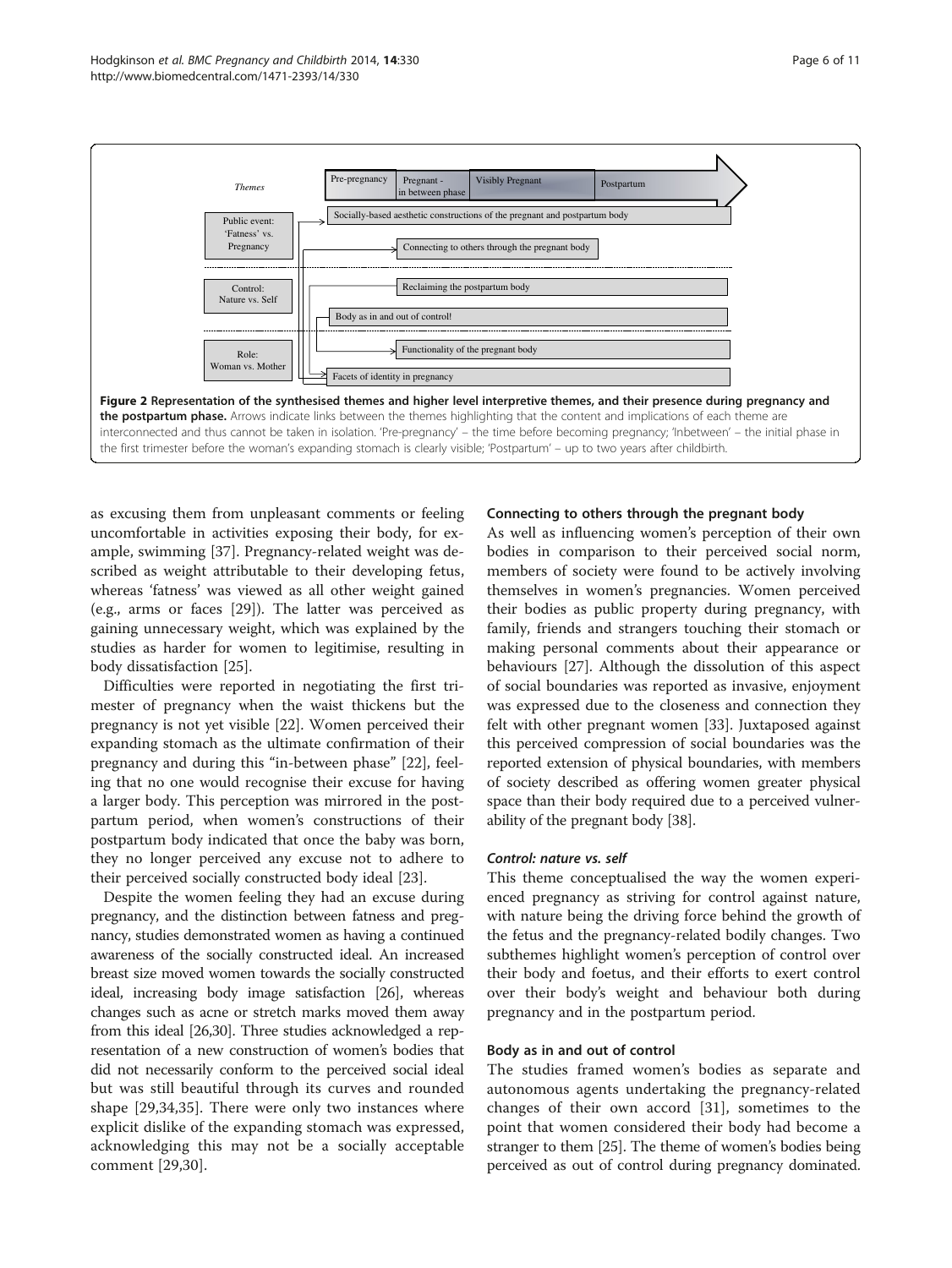| <b>Description</b>                                             | Quote                                                                                                                                                                                                                                                                                                                                                                     |  |  |  |  |
|----------------------------------------------------------------|---------------------------------------------------------------------------------------------------------------------------------------------------------------------------------------------------------------------------------------------------------------------------------------------------------------------------------------------------------------------------|--|--|--|--|
| Public Event: 'Fatness' vs. Pregnancy                          |                                                                                                                                                                                                                                                                                                                                                                           |  |  |  |  |
| Connecting to others through the<br>pregnant body              | "There is just enormous connection between women who've had children it's like becoming part of a<br>club " [31]                                                                                                                                                                                                                                                          |  |  |  |  |
|                                                                | "It was as if suddenly the whole world had access to my body" [23]                                                                                                                                                                                                                                                                                                        |  |  |  |  |
| Socially-based aesthetic constructions<br>of the pregnant body | "Having the big tummy during pregnancy was fine, I enjoyed that, because it meant I was pregnant and<br>everyone could see that. But now, if I'm not with my baby then people have no idea why I'm bigger" [25]                                                                                                                                                           |  |  |  |  |
|                                                                | "I haven't put a lot of weight on. It feels more than it actually is. I've been lucky. It is literally all baby.<br>Solid." [29]                                                                                                                                                                                                                                          |  |  |  |  |
|                                                                | "People don't look at you so disgustingly when your're pregnant when you're wearing something like<br>shorts as they do when you're vastly overweight" [36]                                                                                                                                                                                                               |  |  |  |  |
|                                                                | "I hated to be pregnant, ugh. I thought it was disgusting" [30]                                                                                                                                                                                                                                                                                                           |  |  |  |  |
|                                                                | "I love my new shape. I have always been quite small, so I prefer having some shape and curves" [34]                                                                                                                                                                                                                                                                      |  |  |  |  |
| Control: Nature vs. Self                                       |                                                                                                                                                                                                                                                                                                                                                                           |  |  |  |  |
| Boundaries between the self, the<br>body, and the baby         | "It's a bit like the invasion of the body snatchers" [38]                                                                                                                                                                                                                                                                                                                 |  |  |  |  |
|                                                                | "I'm becoming aware that within, it's developing its own personality. Its becoming, I suppose, less and less<br>dependent on me or less and less a part of me and more an individual" [31]                                                                                                                                                                                |  |  |  |  |
|                                                                | "constant companion" [31]                                                                                                                                                                                                                                                                                                                                                 |  |  |  |  |
| Body as in and out of control                                  | "I guess that was one of the hardest thingsjust the whole sense of losing control over your body and<br>nothing you can really do is going to stop this process from happening" [24]                                                                                                                                                                                      |  |  |  |  |
| Reclaiming the postpartum body                                 | "I would have liked to have known that I wasn't going to lose weight again quickly after having her I just<br>didn't know these things" [25]                                                                                                                                                                                                                              |  |  |  |  |
|                                                                | "It was like I had double the workI was back to square one, but worse" [23]                                                                                                                                                                                                                                                                                               |  |  |  |  |
|                                                                | "You're always trying to get it back, but never really can have it back" [23]                                                                                                                                                                                                                                                                                             |  |  |  |  |
|                                                                | "Some women just can't get their old shape back at all, and I'm bound and determined not to be one of<br>them" [37]                                                                                                                                                                                                                                                       |  |  |  |  |
| Role: Woman vs. Mother                                         |                                                                                                                                                                                                                                                                                                                                                                           |  |  |  |  |
| Facets of identity in pregnancy                                | "not changed; just probably deepened. Deepened in the sense that I'm probably aware of myself in a very<br>different way, which is valuable" [33]                                                                                                                                                                                                                         |  |  |  |  |
|                                                                | "I actually wanted to cover up, I wanted to present myself as not being pregnantI'd this sort of<br>professional image and I'd not let the pregnancy get in the way" [38]                                                                                                                                                                                                 |  |  |  |  |
|                                                                | "I'm still me, really, not just a pregnancy" [33]                                                                                                                                                                                                                                                                                                                         |  |  |  |  |
|                                                                | "So almost everything I do is really about being pregnant in some way." [38]                                                                                                                                                                                                                                                                                              |  |  |  |  |
|                                                                | " there were lots of ways that I felt very ambiguous about my sexuality and my sort of like being a<br>woman, and I suppose thinking for the two years before that I couldn't have children had played into all<br>those feelings that I'd hadnot being a proper girl, and not being a proper woman. So [the pregnancy]<br>confirmed – I mean, it did reverse that". [38] |  |  |  |  |
|                                                                | "They [breasts] don't add to you being a woman anymore, they're just practical I suppose they've<br>lost - lost something sexually maybe" [38]                                                                                                                                                                                                                            |  |  |  |  |
|                                                                | "Husbands always expect their wives to be pretty. But, I can only wear maternity clothes and cannot dress<br>up because my body shape has changed for pregnancy." [26]                                                                                                                                                                                                    |  |  |  |  |
| Functionality of the pregnant body                             | "I felt like my body was preparing to look after a child, it was making a child! I was thinking 'there is a<br>human being developing here, and my body is doing it!' It is phenomenal! There is nowhere else that can<br>actually incubate and grow a human being, that's what your body does. I was nourishing it, and it was just<br>amazingits mind blowing." [25]    |  |  |  |  |

#### <span id="page-7-0"></span>Table 2 Key quotes from the studies to illustrate the synthesised themes

Four studies reported women as focusing on their weight gain and becoming anxious if they perceived they were not meeting others' weight gain expectations, either because they felt they were gaining too much or too little [[22,26,36,37](#page-11-0)]. Comments from health professionals were reported to reinforce the belief that women should be in control of their bodies and their weight during pregnancy [[22\]](#page-11-0), particularly if women presented with problems including high blood pressure, perineal tearing [[24\]](#page-11-0) or excessive gestational weight gain [[22\]](#page-11-0). In these 17 studies, when women viewed themselves as being unable to be in control, they reported to experience distress [\[24](#page-11-0)].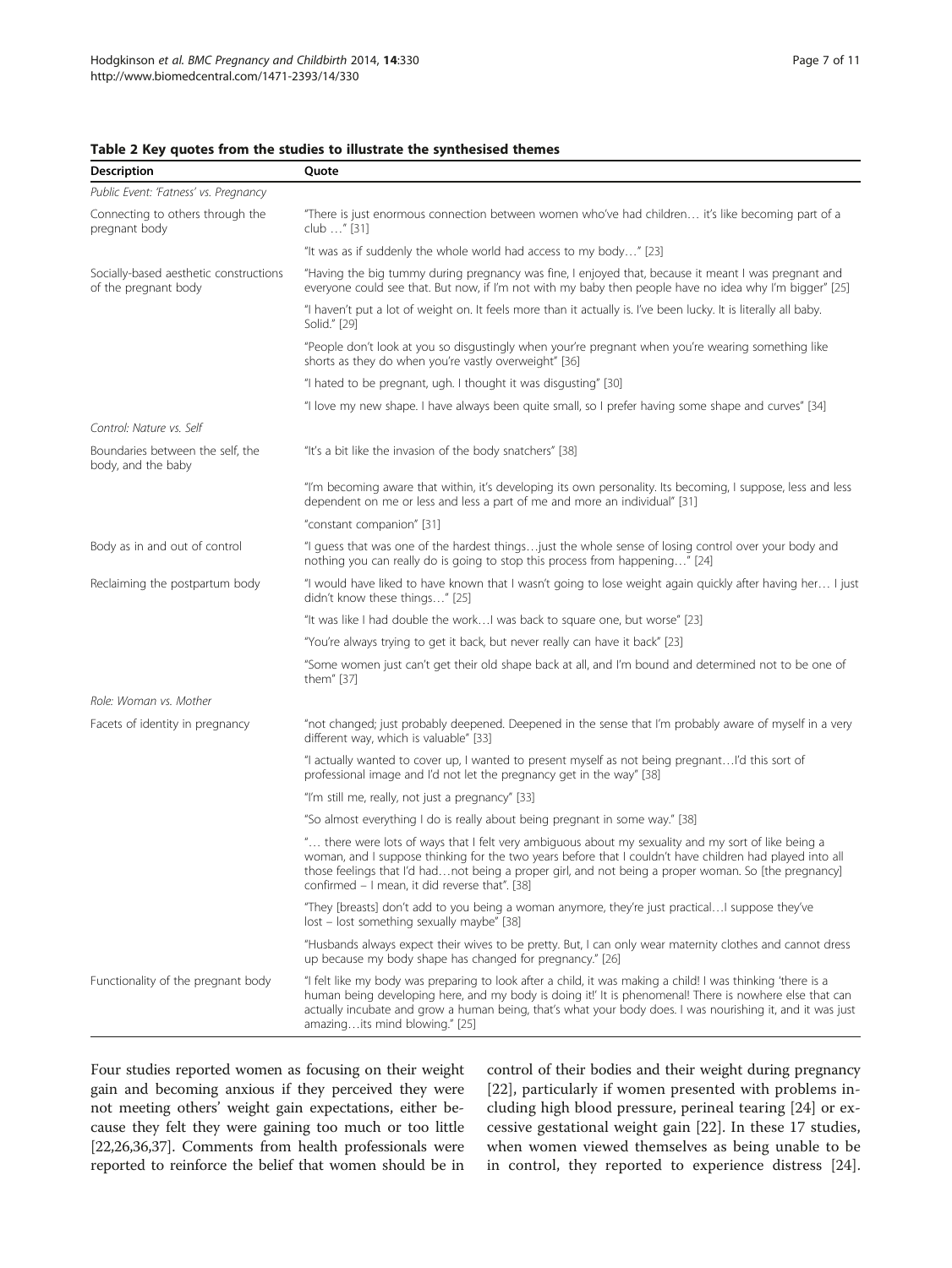However, this distress was mediated if they perceived their body to be accommodating of their own needs; for example, when they needed a break from contractions during labour [\[24](#page-11-0)].

Another important aspect emerging from the studies was a perceived loss of control over the body, having to share it with the fetus. Women reported different relationships with their fetus. Two distinct groups were identified in terms of women's attitudes towards the presence of the baby in their body: sharing and invasion. Some women expressed comfort in sharing their body with their fetus [[31](#page-11-0)], whereas others reported perceiving their fetus as invasive [\[31](#page-11-0)]. These groups seemed mutually exclusive because women did not report holding onto both beliefs at once. Furthermore, some women found it difficult to identify the fetus as a separate being, even late in pregnancy.

#### Reclaiming the postpartum body

Studies identified that even during pregnancy, women reported that society expected them to reclaim control of their body following the birth of their baby, and described this as a distressing and fearful prospect [\[25](#page-11-0)]. The postpartum body was portrayed as a project to be actively worked on and controlled to get back to normal [[25\]](#page-11-0), with many women perceiving this to be a bigger goal postpartum than before pregnancy [[23](#page-11-0)]. This was noted as true both for multiparous women, who reported they had already reclaimed their body from previous pregnancies, and for primaparous women. One woman commented that she perceived the people around her as expecting them to exert control to such a degree that their postpartum body was slimmer than their pre-pregnancy body [\[23](#page-11-0)]. The expectations held by many women for their postpartum body were high, and were often recognised as unrealistic. However, only two studies reported that women believed the mothering role caused them to reprioritise their body image below their baby [[37](#page-11-0),[38](#page-11-0)].

According to this theme, pregnancy was described as a period in which women negotiated their existing roles and identities, integrating their new role as a mother. Two subthemes underpin this theme.

#### Facets of identity

According to the studies, pregnancy caused women to become more aware of the different roles and facets of their self rather than lose their core self. Two specifically commented on this in terms of their femininity and womanhood. Pregnancy was described as a confirmation of womanhood, particularly for those who had experienced gynaecological or conception difficulties [[33,38\]](#page-11-0).

The transition into the mothering role marked by pregnancy-related changes was noted to be perceived by

women as incompatible with their other roles, such as their core self, being a wife or sexually attractive woman, or being a working woman. Comments from husbands were reported to influence whether women believed their physical manifestation as a mother no longer enabled them to be attractive to their husbands, despite commenting on the way some bodily changes moved them towards the socially constructed body ideal. This was further reflected in the way studies identified some women as considering that their postpartum body conferred beauty associated with a mothering identity rather than the socially accepted ideal for sexual attractiveness [\[33\]](#page-11-0). Perceived support was associated with increased satisfaction with appearance with respect to women's relationship with their partner, whereas those who felt criticised were reported to be less secure [\[26\]](#page-11-0). The studies also highlighted that men influenced women's perceptions of their working identity. Working women were described as actively adopting a "male identity" to conform to their perception of the male-dominant workplace in order to progress in their career. Pregnancy was expressed as actively renouncing this identity and re-allocating the values from work, such as responsibility, stability and interest, into motherhood [\[33\]](#page-11-0). The studies highlighted that this was considered undesirable by many women due to the perceived detriment to their career, resulting in women covering up their pregnant body to preserve their working relationships and work persona [\[38\]](#page-11-0). Indeed, four studies reported women did not seem to wish to assert their pregnant identity through maternity clothing, but preferred to use clothing to express their individuality [[23,27,29,30\]](#page-11-0).

#### Functionality of the pregnant body

Women were seen to adopt their mothering role through acknowledging the newfound functionality in their bodies. They seemed to consider their expanding stomach as a proxy for their baby's health and growth, and were noted to be anxious about their baby's wellbeing if they perceived their own stomach was small in comparison to other women's [\[30\]](#page-11-0). A number of studies described women's awe and fascination in the functional adaptations their body made during pregnancy [\[34,27,29\]](#page-11-0).

#### **Discussion**

#### Main findings

This exploration of women's experiences of their pregnant body suggests that body image is a product of socially constructed ideals. Women perceived pregnancy as a transgression of these ideals, but protected their body image by delineating between 'fatness' and pregnancy, feeling excused from conforming to the socially constructed ideal. These reasons were not considered as prominent postpartum or in the first trimester, therefore dissatisfaction and striving to reclaim the postpartum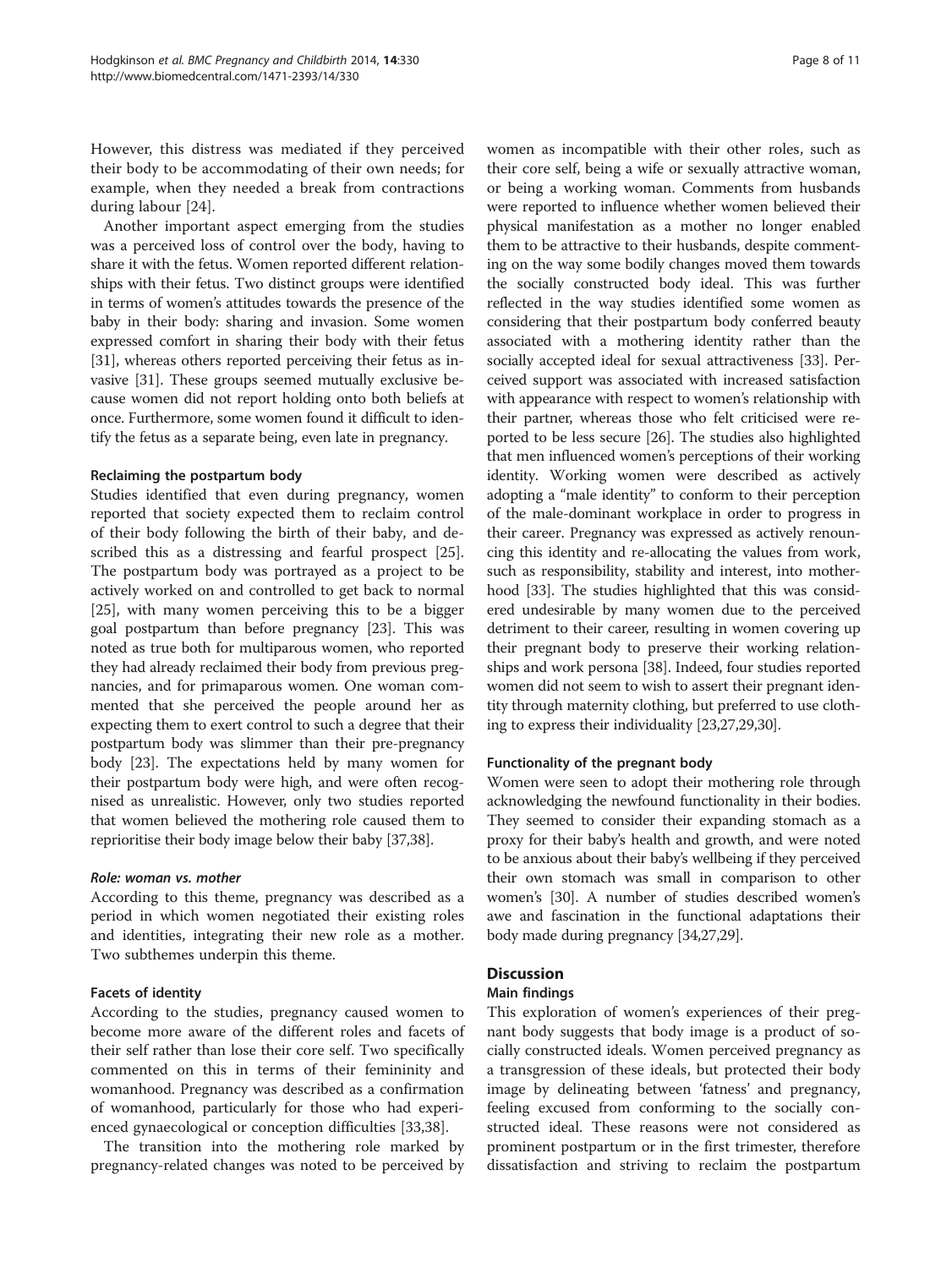body dominated, with studies highlighting that women strongly believed that "pregnancy is socially acceptable but being fat is not" [[34\]](#page-11-0). Furthermore, pregnant bodies were noted to be perceived by women as beyond their control, whilst they received messages they should be in control. The studies identified that women described the pregnancy-related changes as causing a re-negotiation of their identity, moving them away from identities of being a sexually attractive woman, and towards a mothering identity.

#### Strengths and limitations

One strength of this meta-synthesis is that it provides a relevant interpretation of a range of women's views, with considerations for discussing weight management during pregnancy. It is vital that women's views are incorporated in the development of maternal obesity services [[39,40\]](#page-11-0) in order to improve their acceptability and effectiveness. This meta-synthesis bridges the gap between theory and clinical practice, providing a basis for future clinical guidelines.

However, there are a number of potential limitations to be considered. The studies were mainly published in the USA, UK, and Australia. It can therefore not be assumed the findings will apply to countries where healthcare resources and attitudes to body image differ. In addition, a number of the studies identified their sample as being middle class, with only a small number of studies recruiting women from other socioeconomic backgrounds (see Table [1](#page-4-0)). Some of the findings may therefore not represent the views of women from other countries and across a full range of socioeconomic backgrounds.

Although methodological quality was taken into account through appraisal, there was notable variation in the studies. Studies consistently failed to adequately highlight the role of the researcher(s) and their impact on the interpretation of the data. Equally, sufficient demographic information was sometimes unavailable, making it harder to interpret findings within their original socio-demographic context.

Although the studies recruited prima- and multiparous women, no differences between themes were drawn between these groups. Pregnancy-related changes are most noticeable after the first pregnancy, and failure to lose postpartum weight is a predictor of long-term obesity [[41\]](#page-11-0). Consequently, it is important to understand how women of different parities respond to bodily changes as well as their attitudes towards mothering to provide support tailored to their specific needs.

#### Interpretation

According to the "looking glass self" theory [\[42](#page-11-0)], selfimage is constructed from the one reflected back by society. The findings of this meta-synthesis suggest that

society has mixed views towards the pregnant body, oscillating between positivity and disgust. Women's perceptions of their pregnant bodies may be influenced by societal stigma towards obesity, especially as negative characteristics, such as being lazy, are attributed to obese people [[43,44](#page-11-0)].

Bodies are typically constructed by society as controllable, particularly with respect to weight [\[42\]](#page-11-0), but the pregnant women in these studies did not describe this. It has been suggested that society drives women towards achieving the socially constructed body ideal through control of bodily functions [[45\]](#page-11-0) to protect against fear of mortality, and that pregnancy poses an existential threat by exposing them [\[46\]](#page-11-0). Given that pregnancy-related changes are inevitable, there is a widening gap between the "imperfections" of the pregnant body and societal expectations. Therefore, negotiating the perceived loss of socially prescribed attributes associated with the prepregnancy body against actively developing a helpful mothering orientation may become more difficult. Health professionals should be aware of the societal pressures concerning striving towards the perfect body and the implications of this for women's pregnant and postpartum body image. Pregnant women may feel pressured to over-invest in body management strategies. Thus, paying attention to narratives around seemingly less notable pregnancy-related changes such as stretch marks, flushing, or swollen ankles as well as weight gain may facilitate discussions about the women's adjustment to her pregnancy and bodily changes. Interestingly, while many of the pregnancy-related bodily changes were considered by women to move them away from the ideal body image, weight gain was perceived as more socially acceptable. Although this protects against body dissatisfaction, it reduces the motivation to achieve moderate weight gain for those at risk of excess gestational weight gain. Despite this difficulty, health professionals are reported to feel uncomfortable about discussing weight as an aspect of body image due to lack of knowledge and fear of being considered insensitive [\[39,47](#page-11-0)]. Evidence suggests it is less stigmatising to focus on a healthy body image (for example, a healthy diet, lifestyle, and physical activity) than on body size per se [\[48\]](#page-11-0), and that it is necessary to balance weight management advice with supporting body satisfaction [[10](#page-10-0)]. With regards to this, it is encouraging that this metasynthesis supports findings that pregnancy is a "teachable moment" [[49](#page-11-0)] and that pregnant women are more receptive to conversations about weight-related aspects of their body image during pregnancy. Communication skills training may increase health professionals' confidence in exploring women's body image distress irrespective of the woman's BMI, so they can be supported to either improve their relationship with their body image or engage in behaviours that would reconcile their desired and current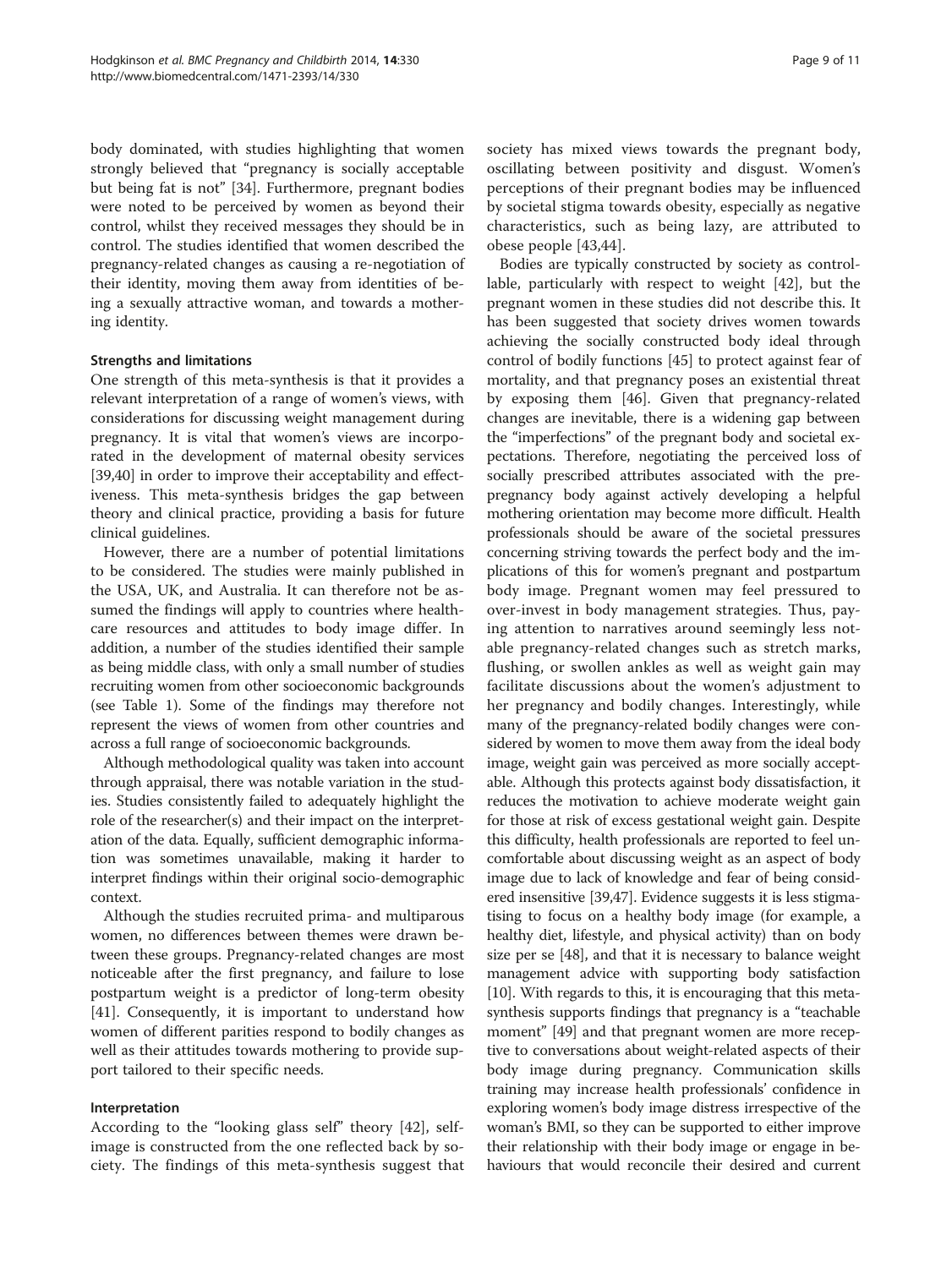<span id="page-10-0"></span>body image; for example, through weight management strategies. There may also be usefulness in a broader programme of education aimed at the public about the implications of striving for the perfect body and the impact of the societal attitude on adjustment to pregnancyrelated changes. A public health campaign may raise awareness of attitudes towards pregnancy that women perceive in the workplace, enabling women to feel the changes in their body are less likely to be in conflict with their working role.

Pregnant women undergo a psychological as well as physical adjustment process to a normal but altered state. This process has been described as developing a mothering orientation [\[50](#page-11-0)]. The significance of making the transition to motherhood should not be underestimated [[51](#page-11-0)]. Women's adjustment to the fetus and pregnancy-related physical changes may reflect their developing maternal orientation and the way in which they are adjusting to motherhood. Health professionals should note how women portray their fetus and bodily changes. Women who struggle to delineate between the body and the fetus, may view the fetus as an invasion or fail to accept some pregnancy changes, which could negatively impact on their ability to bond with their baby. Awareness of problematic attitudes may allow the opportunity to support women in reconciling their body image and bonding with first their fetus, then their baby.

#### **Conclusions**

Pregnancy-related changes have a significant impact on women's body image by transgressing the socially constructed ideal image. Women protect against this through delineating between 'fatness' and pregnancy, perceiving themselves excused. Striving to reclaim the postpartum body, women viewed the mothering identity conferred by their body as in conflict with other identities. Pregnancy presents an opportunity to provide healthy lifestyle advice focused on achieving a desired body image rather than a desired weight, in order to motivate women to consider weight-related behaviours in relation to their postpartum body, by offering advice or signposting to local services that will enable women to develop a healthy lifestyle. Women's narratives about their fetus and their body may indicate those vulnerable to difficulties in adjusting to motherhood and subsequent bonding.

#### Competing interests

The authors declare that they have no competing interests.

#### Authors' contributions

EH – conducted literature search, conducted quality appraisal, conducted synthesis process and interpretation, and writing up of the manuscript. DS – supported literature search process, conducted quality appraisal, conducted synthesis and interpretation, and extensively reviewed and redrafted the manuscript. AW – supported literature search process, consulted on quality appraisal, consulted on synthesis and interpretation,

and extensively reviewed and redrafted the manuscript. All authors read and approved the final manuscript.

#### Acknowledgements

Funding was provided by the School of Psychological Sciences, University of Manchester.

#### Author details

<sup>1</sup>School of Psychological Sciences, Second Floor Zochonis Building, Brunswick Street, Manchester M13 9PL, UK. <sup>2</sup>School of Psychological Sciences, Room 1.17, Coupland 1 Building, Oxford Road, Manchester M13 9PL, UK. <sup>3</sup>Manchester Mental Health and Social Care NHS Trust, Manchester, UK.

#### Received: 13 May 2014 Accepted: 12 September 2014 Published: 23 September 2014

#### References

- 1. Cash TF: Cognitive-Behavioral Perspectives on Body Image. In Body Image: A Handbook of Science, Practice and Prevention. Edited by Cash TF, Smolak L. New York: Guildford Press; 2011:39–47.
- 2. Cash TF: Body image: past, present, and future. Body Image 2004, 1(1):1-5.
- 3. Cash TF, Smolak L: Understanding Body Images Historical and Contemporary Perspectives. In Body Image: A Handbook of Science, Practice and Prevention. Edited by Cash TF, Smolak L. New York: Guildford Press; 2011:3–11.
- 4. Strang VR, Sullivan PL: Body image attitudes during pregnancy and the postpartum period. J Obstet Gynecol Neonatal Nurs 1985, 14(4):332–337.
- 5. Skouteris H, Carr R, Wertheim EH, Paxton SJ, Duncombe D: A prospective study of factors that lead to body dissatisfaction during pregnancy. Body Image 2005, 2(4):347–361.
- 6. Lorber J, Yancy Martin P: The Socially Constructed Body: Insights from Feminist Theory. In Illuminating Social Life: Classical and Contemporary Theory Revisited. Edited by Kivisto P. California: Pine Forge Press; 2011.
- 7. Cash T, Szymanski M: The development and validation of the body-image ideals questionnaire. J Pers Assess 1995, 64(3):466–477.
- 8. Clark A, Skouteris H, Wertheim E, Paxton S, Milgrom J: The relationship between depression and body dissatisfaction across pregnancy and the postpartum a prospective study. J Health Psychol 2009, 14(1):27–35.
- 9. Fuller-Tyszkiewicz M, Skouteris H, Watson B, Hill B: Body image during pregnancy: an evaluation of the suitability of the body attitudes questionnaire. BMC Pregnancy Childbirth 2012, 91:12.
- 10. Loth KA, Bauer KW, Wall M, Berge J, Neumark-Sztainer D: Body satisfaction during pregnancy. Body Image 2011, 8(3):297-300.
- 11. Fuller-Tyszkiewicz M, Skouteris H, Watson BE, Hill B: Body dissatisfaction during pregnancy: a systematic review of cross-sectional and prospective correlates. J Health Psychol 2013, 18(11):1411–1421.
- 12. National Institute for Health and Care Excellence: Weight Management Before, During and After Pregnancy. London: National Institute for Health and Care Excellence; 2010 [\[http://www.nice.org.uk/nicemedia/live/13056/49926/](http://www.nice.org.uk/nicemedia/live/13056/49926/49926.pdf) [49926.pdf\]](http://www.nice.org.uk/nicemedia/live/13056/49926/49926.pdf)
- 13. Walsh D, Downe S: Appraising the quality of qualitative research. Midwifery 2006, 22(2):108–119.
- 14. Public Health Resource Unit: The Critical Skills Appraisal Programme: Making Sense of Evidence. England: Public Health Resource Unit; 2006 [[http://www.](http://www.casp-uk.net) [casp-uk.net\]](http://www.casp-uk.net)
- 15. Jensen LA, Allen MN: Meta-synthesis of qualitative findings. Qual Health Res 1996, 6(4):553–560.
- 16. Chang SR, Kenney NJ, Chao YMY: Transformation in self-identity amongst Taiwanese women in late pregnany: a qualitative study. Int J Nurs Stud 2010, 47:60–66.
- 17. Johnson S: II discursive constructions of the pregnant body: conforming to or resisting body ideals? Fem Psychol 2010, 20:249–254.
- 18. Warren S, Brewis J: Matter over mind?: Examining the experience of pregnancy. Sociology 2004, 38:219–236.
- 19. Thomas J, Harden A: Methods for the thematic synthesis of qualitative research in systematic reviews. BMC Med Res Methodol 2008, 8(45). doi:10.1186/1471-2288-8-45.
- 20. Atkins S, Lewin S, Smith H, Engel M, Fretheim A, Volmink J: Conducting a meta-ethnography of qualitative literature: lessons learnt. BMC Med Res Methodol 2008, 8(21). doi:10.1186/1471-2288-8-21.